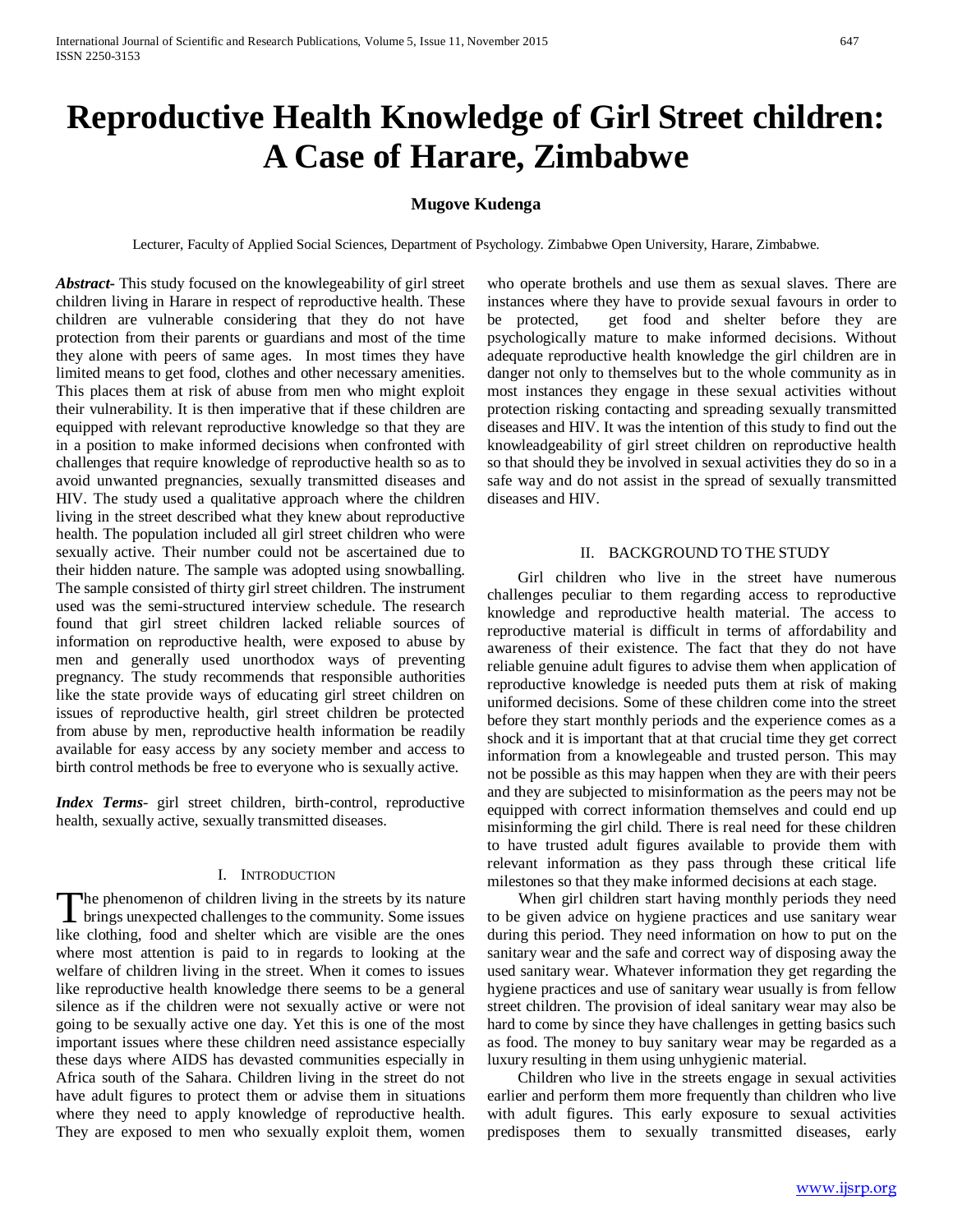pregnancies and HIV. In Zimbabwe the Daily News reported that some street children were engaged in group sex which a clear sign that they are not quite aware of the consequences of having sex. They could just be doing it for fun and are not knowledgeable of the implications and effects of having sex. They may not be aware of how they become pregnant or how they can acquire and transmit sexually transmitted diseases. This lack of knowledge predisposes them to exploitation by men who might be preferring them for cheap sex or brothel queens who might prefer them since they are more marketable and can be easily manipulated.

 When street children engage in sexual activities there is need for them to be aware that they can become pregnant. These children usually have very limited education and may not be aware of what actually happens for one to become pregnant. They do not have correct information on how their reproductive organs are maturing and the implications of having sex when they are old enough to conceive. As a result they may end up having illegal obortions which is detrimental to their health,

 When the girl street child becomes pregnant usually the burden falls solely on her. It may not be possible for the child to find a male counterpart who owns up to claim responsibility. They may require counselling on how to conduct themselves when pregnant and usually this is lacking as they cannot easily access health facilities regarding their condition. They may eventually be forced to engage in illegal abortion. These illegal abortions are usually conducted in unhygienic and unsafe conditions.

 The girl street children may have heard about contraceptives from their peers. The problem that they have is how to access the contraceptives because in most states they are found in clinics and pharmacies where they are acquired at cost and a record has to be maintained as to whom they have been issued to. In most cases contraceptives are a preserve of adults. For the street girl child to acquire contraceptives it is difficult as they usually do not have the money and they are not taken seriously by the health officials. Most states do not allow contraceptives to be given to children below the age of majority. It is difficult for them to acquire contraceptives and whatever they use they will have got it through illegal means which also brings to question its quality and effectiveness and whether it has active ingredients of its intended use.

 It is against this background that the study was conducted to find out how knowledgeable the girl street children with regards to reproductive health issues since they are already sexually active.

## III. STATEMENT OF THE PROBLEM

 Do girl street children have adequate reproductive knowledge to be able to indulge in active safe sex?

#### IV. RESEARCH QUESTIONS

- Where do girl street children obtain their reproductive health knowledge?
- How do girl street children access reproductive health facilities?

• Do girl street children access contraceptives?

## V. SIGNIFICANCE OF THE STUDY

 This study is significant to girl street children, city fathers, health professionals, legislators, parents, current and future researchers, scholars, nongovernmental organisations and the international community. The study will lead to an improved appreciation of the challenges faced by girl street children and an understanding of how the challenges could be addressed. The society will appreciate to provide adequate information at the disposal of girl street children so that they are properly mentally equipped to face the problems early sexual experience they are exposed to.

 Girl street children will find this study significant as they will have their plight brought to light and the community may change the way they view them. In addition the community in general will have a better understanding of their situation thereby being in a position to better assist them.

 This study is of significance to the city fathers as the phenomenon of street children is an eyesore to them especially as street children mature to be street families. This study will enlighten them on possible ways of dealing with the phenomenon.

 Non-governmental organisations have been working with street children for a number of years but the problem seems to be increasing its complexity. The study will be of significance to them as it will look at the problem from a different angle.

 Social workers have been overwhelmed with the issue of street children having pregnancy at early age and there seems to be no solution in site. The study might lead to possible ways of resolving the problem and improving the welfare of the girl street children.

 The study of significance to the international community as the problem of street children is no longer a localised phenomenon. The international community will have an appreciation of its magnitude in Zimbabwe and learn possible ways of working on it.

#### VI. LIMITATIONS OF THE STUDY

 The research had a number of limitations. Some of the limitations were expected and due preparation had been taken to prepare for them. Girl street children are not open to discuss sexual issues with strangers. The researchers had to make use of specially trained female research assistants who were familiar to the respondents. The research assistants were inducted on ways of extracting information from a special group like girl street children.

 Identifying the research participants was also a challenge. Girl street children are by nature not visible. The research assistants had spend some time familiarising themselves with the lifestyle of the girl street children. They are also very suspicious to strangers who might want to speak to them. The research assistants had to spent some time familiarising themselves with the girl street children so that they would be open to them.

 The time of visiting the girl street children was also problematic. This is considering that they are always looking for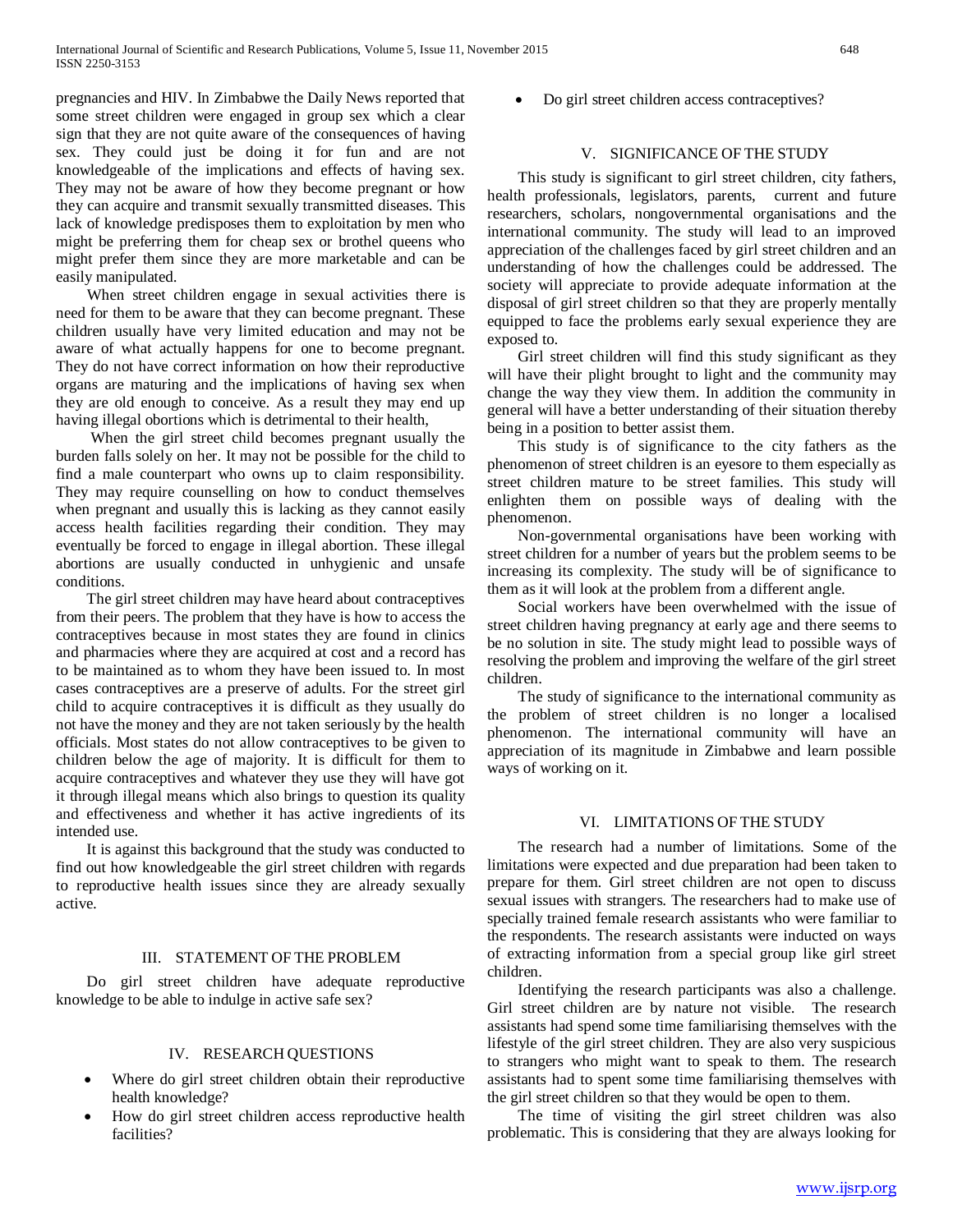ways of getting money. The research utilised the times when they usually do their laundry. This is the time they were rather relaxed and could spare some time for the interview.

 The girl street children also expected to be given some money. The research assistants were however inducted on ways of gaining confidence from them without giving them money. The assurance they were given that the research was for academic purposes and that the results could actually be of assistance to improve the welfare of girl street children was at times enough to convince them participate in the research.

#### VII. REVIEW OF RELATED LITERATURE

#### **Contextualising girl street children**

 Glasser, (1994) states that street children include any girl or boy for whom the street has become his or her habitual abode and or source of livelihood, and who is inadequately protected, supervised or directed by responsible adults. Rede Rio Crianca (2007) preferred to refer street children as children for whom the street is a reference point and has a central role in their lives. In most instances these children have left their homes due to various reasons that include fleeing from abuse or having no one to take after both parents have died. They then spend most of their lives in the street. In the streets they do not have adult figures to look up for guidance and nurturance. In the case of girls the problem arises when they reach puberty where they need advice on changes taking place and how to prepare for reproductive life.

Reproductive health is a state of complete physical, mental and social well-being, and only merely the absence of disease or infirmity, in all matters relating to the reproductive system and to its function and processes. Reproductive health therefore implies that people are able to have satisfying and safe sex life and that they have the capacity to reproduce and the freedom to decide if , when and how often to do so.

## **Sources of information for girl street children**

 When girl street children reach puberty there is need for them to be taught how to conduct themselves especially during the monthly periods. In some societies there are rituals that are conducted to teach the girls on their changed circumstances. Moyo and Miller (2011) state that during these rituals or passage rites girls are taught how to keep themselves clean during the menstrual period, but above all, they are taught how to use the newly acquired powers of life. This is usually done by elders in the society. The community usually has specified elders tasked with that duty. In communities where there are no prescribed passage rituals done there are arrangements made so that the girl child is taught how to conduct herself. Girl street children have the problem of accessing these elders as they are alone with their peers who in most cases are not knowledgeable enough.

 In Zimbabwe girl street children face the problem of not having knowledgeable adult figures who assist them with correct reproductive health knowledge. They lack models who are usually present in a family set up. They usually rely on street adults and others who are older. [www.unicef.org](http://www.unicef.org/) however states that these street adults also lack the reproductive health knowledge and wrong information is disseminated to the girl street children. The dissemination of the wrong information is at

times done with good intentions expecting to assist the young girl street child.

 Socialisation of children is the primary role of the family. As the case with the girl street children this role is taken over by older street children. Beazley, 2003 put it that the older street children spend a long time involved in a complex process where they socialise the newcomers and younger street children to become seasoned in street life abiding by norms and values of street life. The knowledge of the older street children is questionable since their source is not authoritative.

 In most instances the primary sources of information on reproductive health are peers. Jana, Mafa, Lumwame and Shabalala(2012) state that most youths have resorted to relying on information from peers and sometimes the media which is often substandard. Since the peers will be in a similar situation they may also be unaware of what will be happening in their bodies and will be speculating. [www.unodc.org](http://www.unodc.org/) state that girl street children face lack understanding of the changes that will be occurring in their bodies. This lack of knowledge and reproductive health skills hinder them in making healthy choices and their ability to access the appropriate services.

 In general most youths find it hard to access reproductive health information. Marion (2011) reported that adolescents were not well informed on sexual and reproductive health matters, including the processes of puberty, in part because the major sources of information tended to be friends and other informal sources. Some of these sources of information do not provide correct information and need to be verified before being applied. In general the young children have problems in verifying that information.

 The girl street children could access reproductive health information from health centres and clinics. However in most countries including Zimbabwe reproductive health information is confined to adults and married people. Individuals who man the clinics in an effort are not approachable and do not divulge reproductive health information to people below the majority age. The girl street children themselves think that reproductive centres are for the married and the services are not intended for them and therefore do not even go there to seek for assistance. [www.2pathfinder.org](http://www.2pathfinder.org/) states that most of the girl street children are not even aware of the location of reproductive health centres and how to seek for assistance.

#### **Accessing reproductive health facilities**

 Girl street children face numerous challenges in accessing reproductive health facilities. Some of the challenges stem from the general practice at the health facilities where for instance when treating sexually transmitted diseases they require one to bring a partner. The health authorities usually do so in order to discourage young persons to engage in sexual activities to stop the spread of the sexually transmitted diseases. In the case of girl street children this will be a limitation as they may not be able to bring the correct partner since they will be many.

 Most youths in general have a belief that some reproductive health facilities are for married adult people. Jana et al (2012) found that in Lesotho, younger youths indicated that, despite having sex related problems like STIs or pregnancy, they cannot go to clinics because they considered are considered minors and turned away. This is despite the fact that the youths will be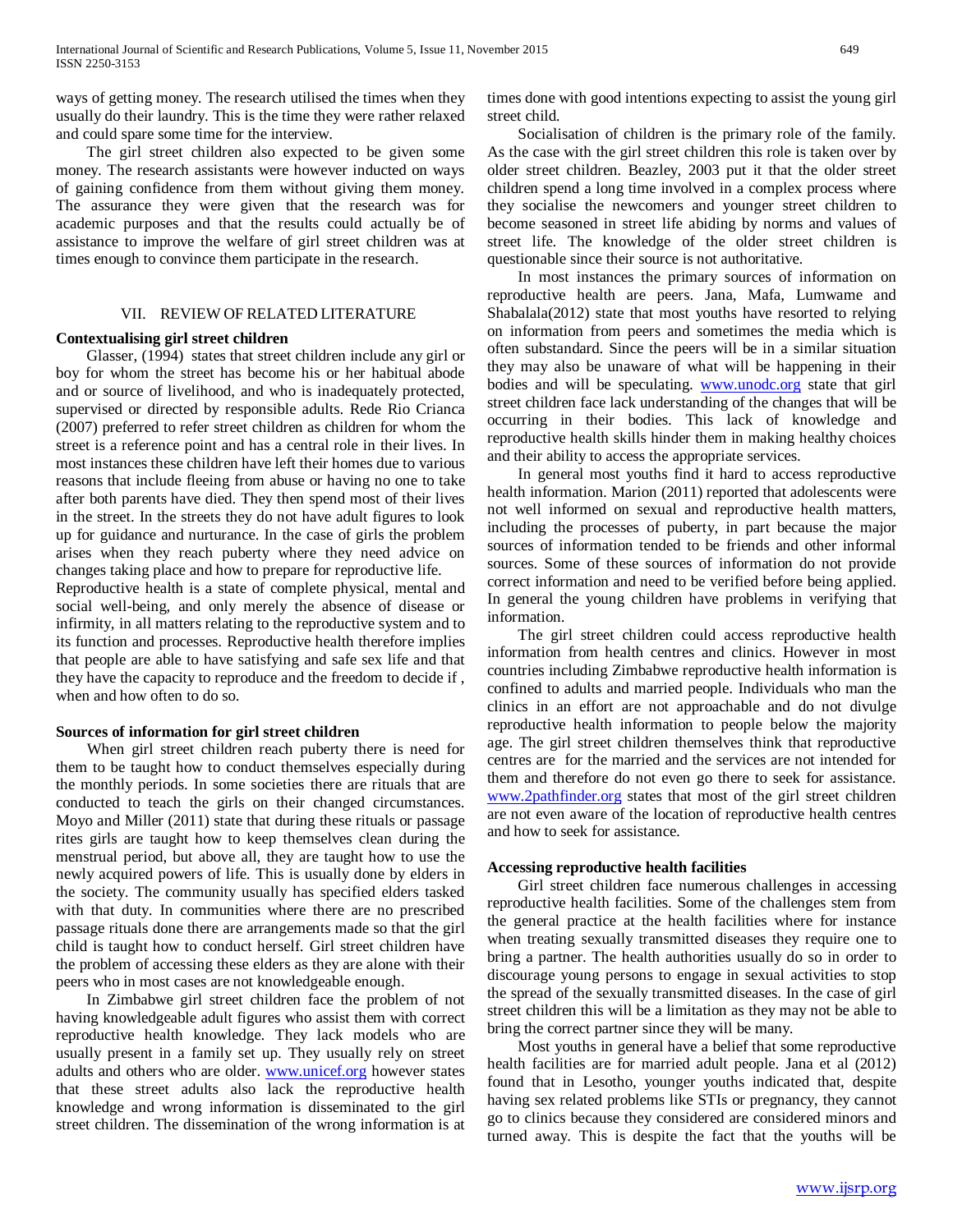sexually active and in real need of the reproductive health services. Jana et al (2012) go on to say that in Namibia, the branding of many STIs and pregnancy prevention methods as 'family planning methods' seemed to be deterrent to many youths as they perceived the family planning methods as suitable for adults especially parents and those who are married. The name on its name seems to put a barrier so as to make the services inaccessible to the youths especially girl street children who do not have fixed abode.

 Some reproductive health facilities provide most of their services to adults and are not open to young persons. In Zimbabwe the News Day of 15 July 2011 some street children were cited stating that they had problems in accessing reproductive health facilities as the personnel who manned the health facilities chased them for no apparent reason. The belief that the personnel have is that by providing access to reproductive health facilities to young people they would be encouraging immorality. The same article reports some of the street children are engaged in group sex which makes it imperative that they access reproductive health facilities.

#### **Accessing contraceptives**

 Contraceptives are accessed mostly from health centres. They are mainly given to married mothers. Jana et al (2012) noted that most young people thought family planning methods were meant for adults who were married. This belief generally makes the young people to refrain from seeking for contraceptives. In addition the attitudes of health workers who are supposed to assist girl street child are usually negative. According to www.ipas.org many young women don't seek contraception at public health institutions for fear that the providers will ridicule and chastise them.

 street children lack correct information on the importance of using contraceptives. They have misconceptions on the functioning of the contraceptives. Jana et al (2012) found out that young girls thought contraceptives destroyed the women eggs and their waist line. They also thought they destroyed their reproductive system. These misconceptions hamper even the efforts to seek for the contraceptives.

 most societies it is a taboo to talk about sex especially to young children. Issues to do with sex are usually a preserve for adults. According to **www.ipas.org** unmarried adolescent girls are routinely denied or have limited access to sexual and reproductive health services even though they are vulnerable to violence and sexual abuse. The girl street children may be aware that they will not be allowed to access contraceptives if they visit health centres because of the belief of the health providers.

The contraceptives are got at a cost. Most of the girl street children do not have enough money to cover basics such as food and would regard contraceptives to be not very important. In addition in health matters according to [www.ipas.org](http://www.ipas.org/) family planning services are often considered less important than life threatening diseases.

## VIII. METHODOLOGY

 The information that was required in this study is regarded as secret as very few women willingly divulge information regarding reproduction. The study adopted a qualitative design

where the respondents were allowed to express their feelings about the issue of reproductive health. Brink (1996) states that qualitative design takes place in natural settings. The researchers in this research conducted interviews at the places where the girl street children stayed. They were interviewed while they were conducting some of their chores like washing and sewing.

The population comprised of girl street children who are found in Harare Central Business District. These use various places of shelter that include unoccupied buildings, the Railway Station, shacks along Mukuvisi River and bridges. Their ages ranged between eleven years and seventeen years. The number of girl street children is hard to detect due to the fact that they are very fluid and are a hidden population.

 The sampling technique that was used was snowballing. Heckathorn (1997) state that snowball sampling is a nonprobability sampling technique where existing study subjects recruit future subjects among their acquaintances. It is mostly used in hidden populations like drug users, prostitutes and other people who perform activities that are not sanctioned by society. The researchers identified three girl street children who after being familiar to them were able to lead to other girl street children.

 The data was collected through the use of a semi-structured interview. McNamara (1999) states that in an interview the interviewer can control the response situation scheduling with the participation of the respondents to be mutually agreeable in time, place and the controlling of the question pace and sequence to suit the circumstances of the situation. Interviews are adaptable and help in creating trust and good rapport with the respondents. Interviews also allow the researcher to probe further there is feeling that the respondent has not given an adequate answer or there is need to explore an issue more deeply. In order not to disturb the flow of questions the data was recorded electronically. Few notes were taken to keep track of the interview.

#### IX. DISCUSSION OF FINDINGS

The findings of the study are discussed below:

## **Sources of reproductive health knowledge**

 The study found out that most of the children relied on their peers for sources of reproductive health knowledge. They could not access information from knowledgeable adult figures because they did not trust them and they were not accessible. They ruled out having got any information from health providers because most of the personnel and health centres ridiculed them and this made them reluctant to visit the health providers for information and advice. They did not get any information from churches and religious groups because the girl street children did not attend their services as they were in most instances situated away from where the girl street children lived. When in few instances they visited some churches they felt they were not welcome the church.

 In the group under study only two had left their homes when they had started menstruation. These are the ones who provided the others with some information on hygiene practices during monthly periods. Further probing indicated showed that did not know how they would become pregnant or the effects of sexually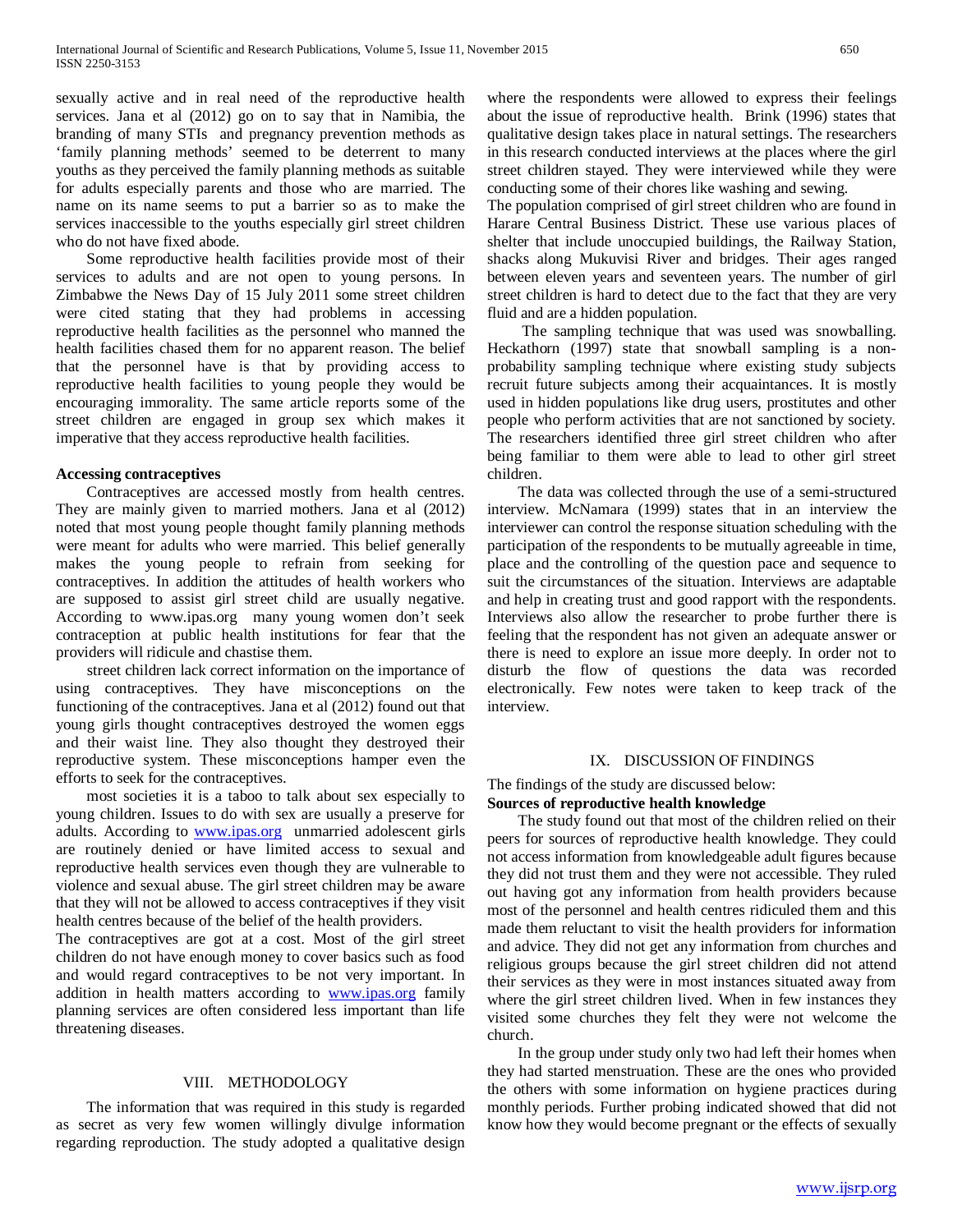transmitted diseases though all of them were aware of the consequences of AIDS and how it was transmitted.

 There were some non-governmental organisations that usually provided them with clothes and food. These organisations did not provide them with reproductive health information. The girl street children were shy to talk to the workers on issues of reproductive health because they feared the workers would misinterpret them. The children had problems with issues of sexually transmitted diseases and use of sanitary wear. This showed there was need for there to be a relationship of trust before the girl street children could confide with the workers of non-governmental organisations.

 The girl street children faced another limitation of access to information as they had very low literacy. This hindered them from accessing information from newspapers, magazines and books. Most of the girl street children had only gone up to fourth grade. They indicated that most of the information they had was passed through word of mouth.

 They had a problem also of accessing information through the voice media. This was due to their lifestyle where they are rarely at positions where they can listen to the radio or television. They had no knowledge of whether the radio or television had programmes where reproductive information was disseminated. Girl street children could access some reproductive health information at community gatherings. However most of the girl street children did not attend any community gathering where reproductive health information is shared. This could be due to the fact these community gatherings where reproductive health information is shared are specifically made for adults and the girl street children cannot attend. They are usually made for feeding mothers or those who attend maternity checkups. The meetings are usually arranged through societal structures. These structures do not recognise girl street children as an important group but

## **Access to reproductive health facilities**

rather look down upon them.

 The study found out that girl street children had very limited access to reproductive health services. This was due to the nature of location of the reproductive health facilities and the personnel who manned the reproductive health facilities. The facilities are mostly in residential areas and the street children mostly operate from Central Business District. When being attended to the facilities usually require their patients to furnish with addresses where the clients reside. Girl street children faced a challenge since they did not have the addresses.

 There are reproductive health facilities in the Central Business District. These are mostly privately owned and expensive. These are specifically meant for those affluent members of society. The girl street children find them to be inaccessible since their prices are very high and considering that they have difficulties in getting simple items like sanitary pads. If they have money they would rather use it to buy food than pay for private doctors.

 The personnel that man the reproductive health facilities had negative attitudes towards girl street children. The girl street children indicated that the personnel at reproductive health facilities was reluctant to treat them as they regarded them to be sex workers and put conditions that were difficult to meet before they could be attended to. Some of the conditions included bringing a partner if they had sexually transmitted diseases or proof that they were married. This was difficult for them as at times they had multiple partners. Some of their partners were respected members in society who however did not want to be known to be involved with girl street children. Some of their partners were not willing to go to the reproductive health facilities for fear of being known to be having sex with girl street children.

 The age of the personnel at the reproductive health facilities was another factor that the respondents felt made the reproductive health facilities inaccessible. Usually the personnel who are charged with the responsibility of reproductive health are mature people. The girl street children found it hard to confide in people who were not of their ages. They preferred the reproductive unit to be manned by people who were young and sociable.

 The times they are open do not allow for confidentiality. They are open from eight to four during the day. These times are not suitable for most street girl children as they fear that when seen at the reproductive health facility usually has connotations that one has sexually transmitted disease which leads to stigmatisation. They would prefer facilities that would serve them at least after normal working hours.

 study found that most of the girl street children preferred to use traditional methods that include use of herbs. They found these to be acceptable since they provided some secrecy. The providers of traditional medicine did not provide stringent conditions before being attended to. They were also found in convenient places. The providers of traditional medicine were not very strict in their payment system as some of them required payment when one was already healed. In addition the payment system is flexible as it allows them to receive treatment and they pay later when they get the money.

# X. ACCESSING OF CONTRACEPTIVES

 Most of the girl street children had knowledge of the existence of contraceptives as a way preventing pregnancy. Their knowledge on the types of contraceptives was very limited. They were mostly aware of the condom, pills and the loop.

Among the contraceptives they found the condom to be most accessible since they could get them free from public places. They had been told how they were used mostly by their peers. They however had challenges in using them. Some of the challenges stemmed from skills of properly using them. They also problems where some of their partners refused to use them thereby predisposing them to sexually transmitted diseases and unplanned pregnancies.

 The pill was also accessible. The challenge was the method they used to acquire the pill. They got their pills from street vendors. They found chemists and pharmacies to be expensive. The street vendors had a problem that they could sell expired pills or pills with no active contraceptive properties. The result was that there had been cases where some of the girl street children had become pregnant even when taking the pill.